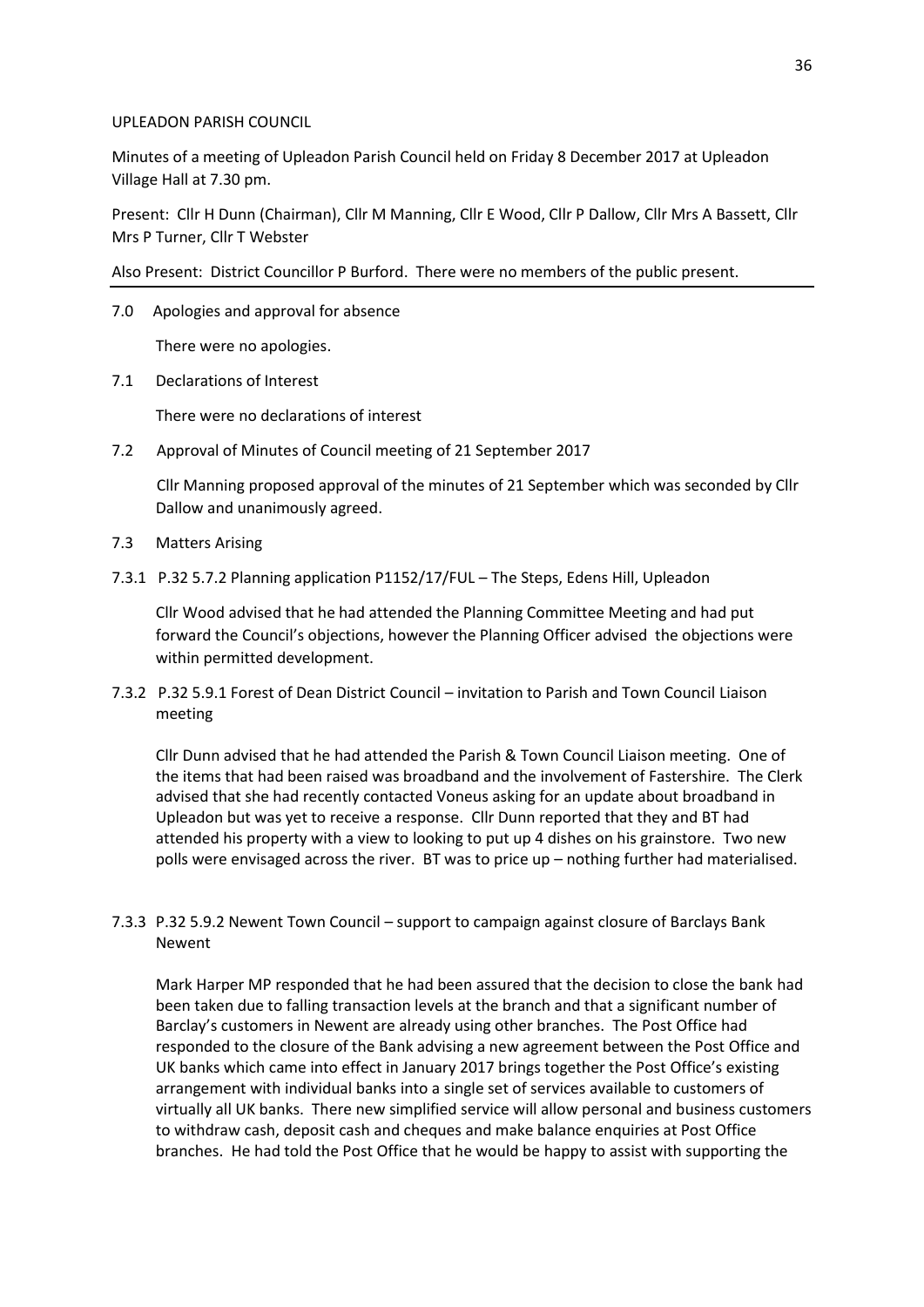banking services that the Post Office has on offer in Newent and would also to pass on any further specific concerns regarding this announcement to either Barclays or the Post Office.

Members noted these comments

7.4 Approval of Minutes – Extraordinary Council meeting – 19 October 2017 – Planning only

Approval of Minutes of the Extraordinary Council meeting of 19 October 2017 was proposed by Cllr Webster, seconded by Cllr Wood and unanimously agreed.

7.5 Finance/Sundry Payments

Finance & Sundry payments were agreed as follows:-

- 1. Campaign for the Protection of Rural England subscription £36.00
- 2. Royal British Legion Poppy Appeal £50.00
- 3. E. Wood travelling expenses £23.40

Cllr Wood declared an interest in item 3 and refrained from comment and voting on this matter.

Proposed Cllr Manning, seconded by Cllr Mrs Turner and agreed by 6 votes in favour, 1 abstention.

- 7.6 Correspondence
- 7.6.1 Forest of Dean District Council Allocation Development Plan Main Modifications Consultation

 Members made no further comment on the Allocation Development Plan Main Modifications consultation.

- 7.7 Business
- 7.7.1 To give consideration to Planning applications

 1. P0106/17/Discon the Steps, Edens Hill, Upleadon – discharge of condition 05 (external lighting) of planning permission P1152/17/FUL

Cllr Dallow proposed no objection to the application, seconded by Cllr Webster and unanimously agreed.

7.7.2 To give consideration to Budget and setting of Precept 2018/19

Members were furnished with a financial statement and bank reconciliation together with anticipated income/expenditure to the end of the current financial year and a draft budget for 2018/19. Cllr Manning proposed a Precept for 2018/19 of £2,000.00 which was seconded by Cllr Dallow and unanimously agreed.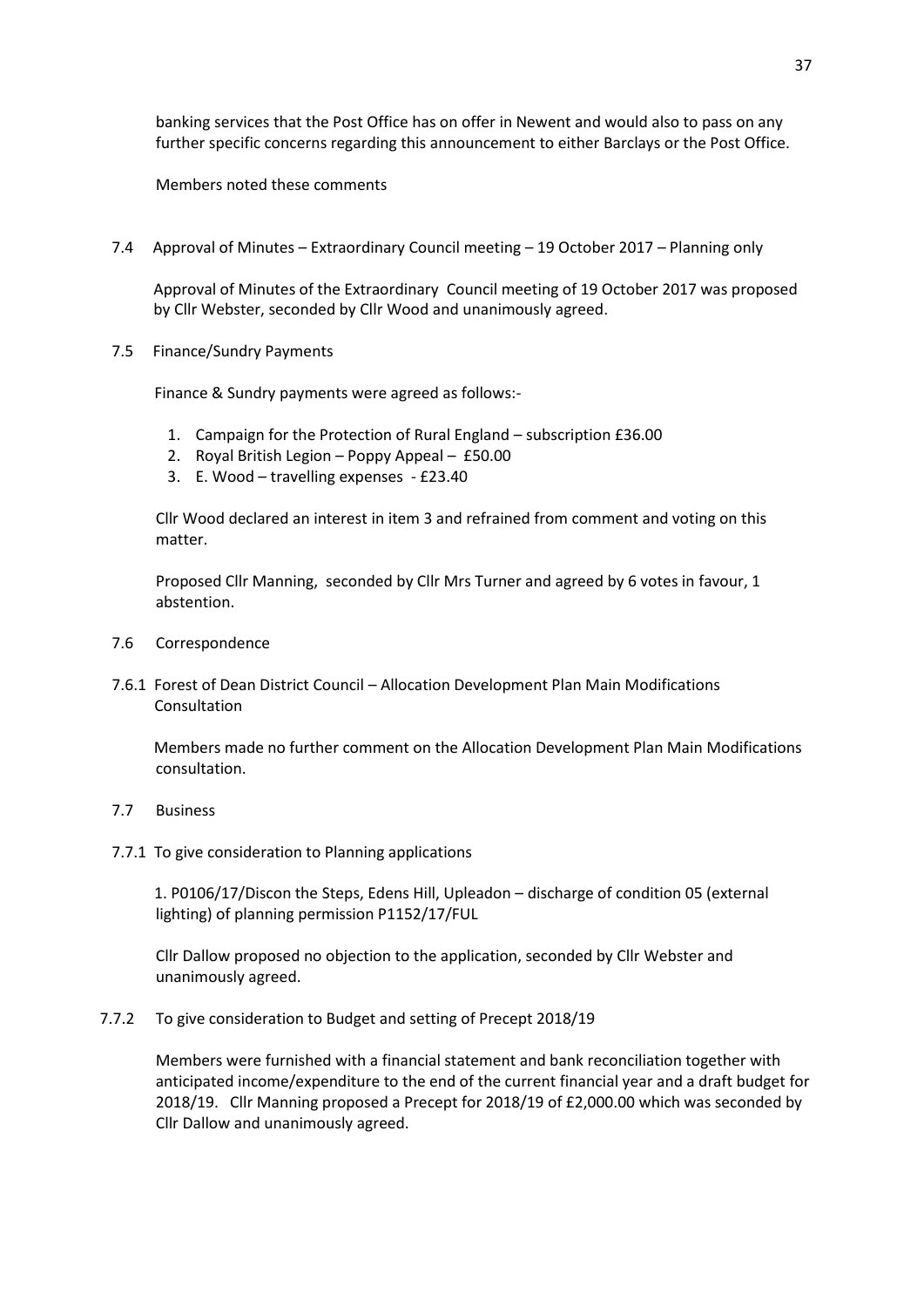#### 7.7.3 Appointment of Internal Auditor

The Clerk advised that Mr C Fearns who had undertaken the internal audit for 2016/17 had advised he was willing to undertake the 2017/18 Audit. Cllr Manning proposed Mr Fearns be appointed to undertake the 2017/18 Audit which was seconded by Cllr Dallow and unanimously agreed. The Clerk explained the new process for the External Audit coming into force for next year's audit.

### 7.7.4 To give consideration to Clerk contract

Members considered a draft copy of the Clerk's contract based on that produced by the NALC. Cllr Manning proposed acceptance of the Contract, seconded by Cllr Dallow and unanimously agreed.

## 7.7.5 Highway matters

- 1. Cllr Dunn reported that at a recent meeting with the Highways representative he had indicated support for resurfacing the roadway to the Church. It was agreed to chase this.
- 2. It was agreed to report an overhanging Yew Tree from the Steps into the highway which was causing vehicles to pull onto the opposite side of the road to avoid contact.
- 3. The Clerk advised that she had chased Highways regarding concerns of visibility at Upleadon Cross. The response received was that the Highways' representative had visited the site and observed the speed limit approaching the junction is 30 mph and signed that there is a cross-roads. With this in mind it provides plenty of time for vehicles to safely exit both junctions onto Tewkesbury Road. If the Parish Council feel that traffic isn't sticking to the speed limit they would advise that they contact the Road Safety Team on roadsafety @gloucestershire.gov.uk
- 4. Members were advised of a consistently wet area of grassed verge near to the Old Vicarage. Severn Trent had visited and advised that "none of their assets were leaking and the problem was due to a blocked drain which was causing the ditch to become wet even during very dry periods." Highways had responded that "they have previously visited the site and no gullies are blocked. The water is coming from the Old Vicarage pond and draining very slowly into the ditch. They had no concerns with the small amount of water that was flowing into the ditch."

It was agreed to monitor the situation.

The Clerk advised that she had reported two large dead trees on the edge of the highway at Brass Mill, Hooks Lane. A Highways Tree Inspector had given notice to the owner/occupier that the trees were dead and that the responsibility "now lies with the owner/occupier to carry out the necessary action to remedy the situation."

It was agreed to review this matter at the next meeting.